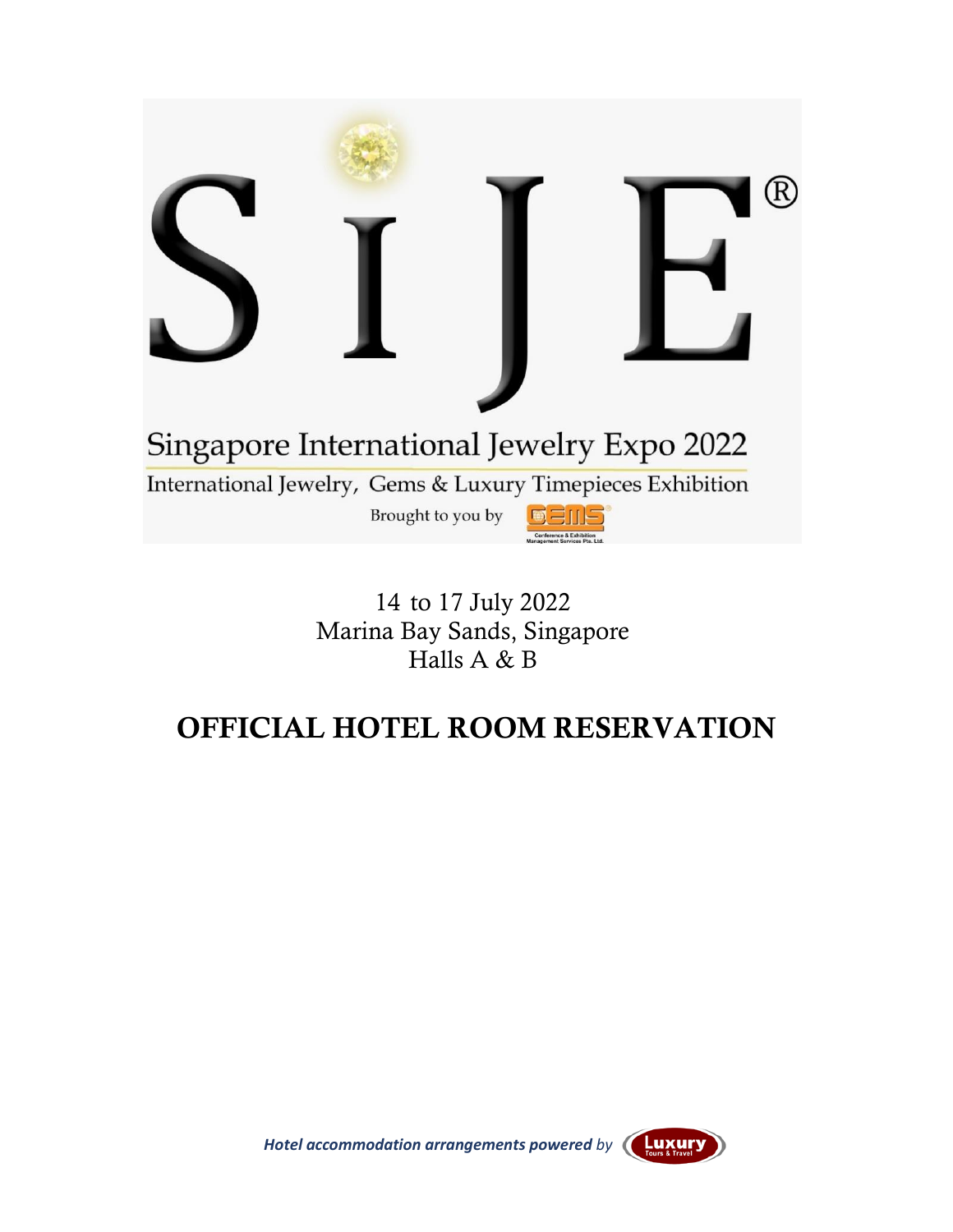## **Official Hotels for SIJE 2022**

| <b>Official Hotels</b>                                                                                                                                                                                         | Amount (SGD)                                                                                                                            | <b>Guest Room</b> |  |  |
|----------------------------------------------------------------------------------------------------------------------------------------------------------------------------------------------------------------|-----------------------------------------------------------------------------------------------------------------------------------------|-------------------|--|--|
| <b>Hotel Royal @ Queens</b><br>12 Queen Street, Singapore 188553<br>Tel: (65) 67259988<br>Website: www.royalqueens.com.sg/                                                                                     | <b>Executive Room with breakfast</b><br><b>SGD 145.00 nett</b><br>Please note terms and conditions below                                | Room size: 28 sqm |  |  |
| <b>Grand Mercure Singapore Roxy</b><br>50 East Coast Road, Marine Parade Road,<br>Roxy Square, Singapore 428769<br>Tel: (65) 6344 8000<br>Website: www.grandmercureroxy.com.sg                                 | <b>Superior Room with breakfast</b><br><b>SGD 210.00 nett</b><br>(minimum of 2 nights' stay)<br>Please note terms and conditions below. | Room size: 32 sqm |  |  |
| <b>Oasia Hotel Downtown</b><br>100 Peck Seah Street, Singapore 079333<br>Tel: (65) 68126900<br>Website:<br>www.oasiahotels.com/en/singapore/hot<br>els/oasia-hotel-downtown                                    | <b>Superior Room with breakfast</b><br>SGD 290 nett<br>Please note terms and conditions below.                                          | Room size: 23 sqm |  |  |
| <b>Oasia Resort Sentosa</b><br>23 Beach View, Palawan Ridge, #01-01,<br>Sentosa Island, Singapore 098679<br>Tel: (65) 68183388<br>Website:<br>www.oasiahotels.com/en/singapore/hot<br>els/Oasia-Resort-Sentosa | <b>Premier Room with breakfast</b><br>SGD 315 nett<br>(minimum of 2 nights' stay)<br>Please note terms and conditions below.            | Room size: 30 sqm |  |  |
| Hotel Accommodation for SIJE 2022 - Terms & Conditions<br>These hotel room rates are offered only to the exhibitors and visitors of the Singapore International Jewelry<br>1.<br>Exposition 2022               |                                                                                                                                         |                   |  |  |

- 2. All quotations are subject to availability and confirmation. Confirmation is via email from Luxury Tours & Travel.
- 3. All quotations are inclusive of prevailing taxes and service charge.
- 4. There will be no cancellation charge for any cancellation of confirmed room reservation on or before 30 June 22.
- 5. From 1 July to 6 July 2022, a cancellation charge equivalent to one night's room rate will be levied for any cancellation of confirmed room reservation made during this period.
- 6. On or after 7 July 2022, any cancellation of confirmed room reservation will incur a cancellation charge equivalent to the full cost of the room reservation.
- 7. Any no-show for confirmed room reservation will incur a no-show charge equivalent to the full cost of the room reservation.
- 8. For cancellation and amendment to original booking, please inform Luxury Tours & Travel via email to [quek.ct@luxury.com.sg.](mailto:quek.ct@luxury.com.sg)
- 9. For the sole purpose of payment for the room reservation, the Applicant agrees to provide the name of the cardholder as it appears on a major credit card, the card number, the card expiry date, the credit card verification number, and a photo copy of the front and back of the credit card to be used.
- 10. The Applicant agrees that upon confirmation of room reservation, Luxury Tours & Travel will charge the total amount for the room reservation to the credit card to be used.